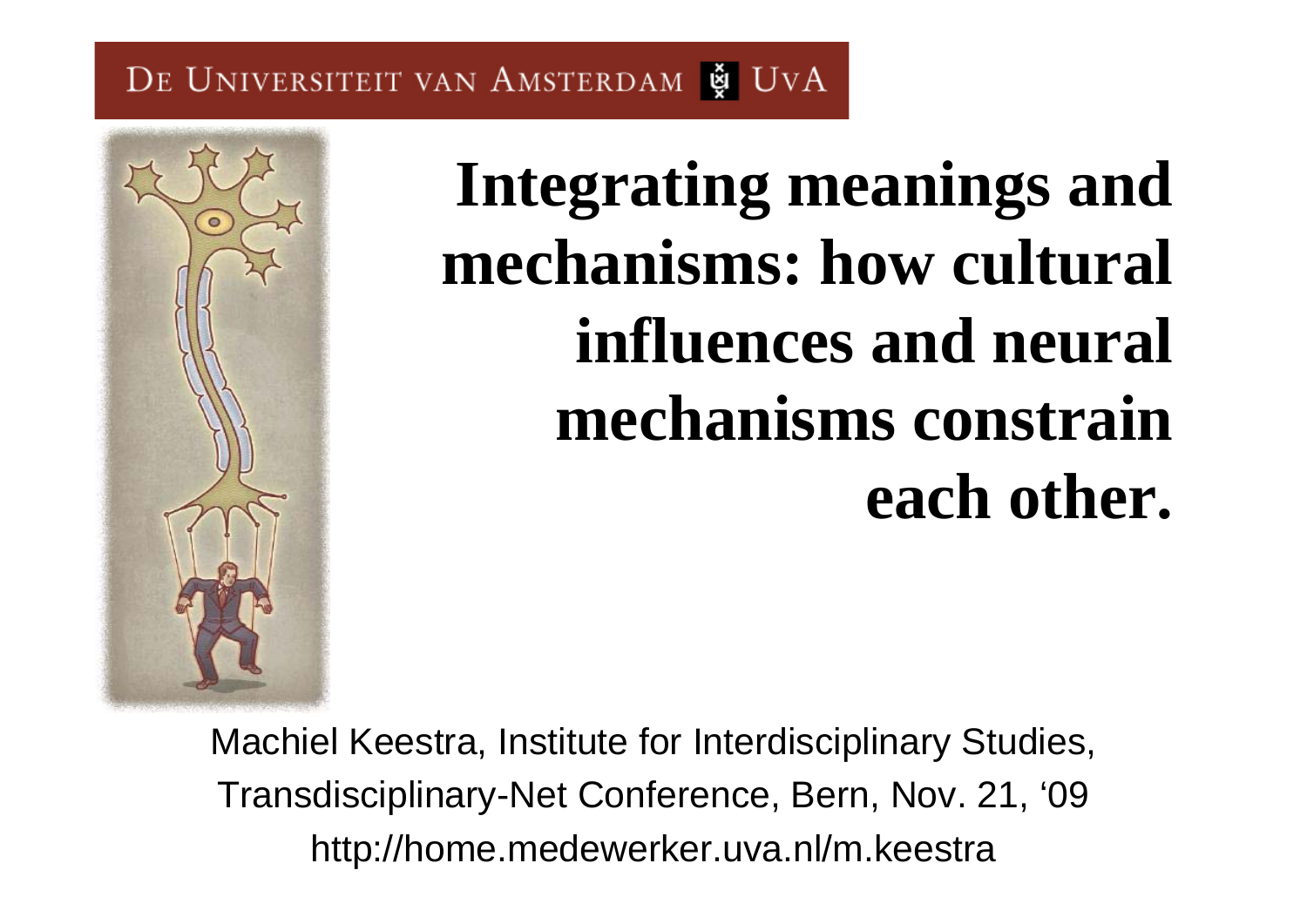#### Action & understanding as complex, multilevel functions



Figure 4. Anatomical illustration of 3-tier architecture, with many-to-many relationships between levels.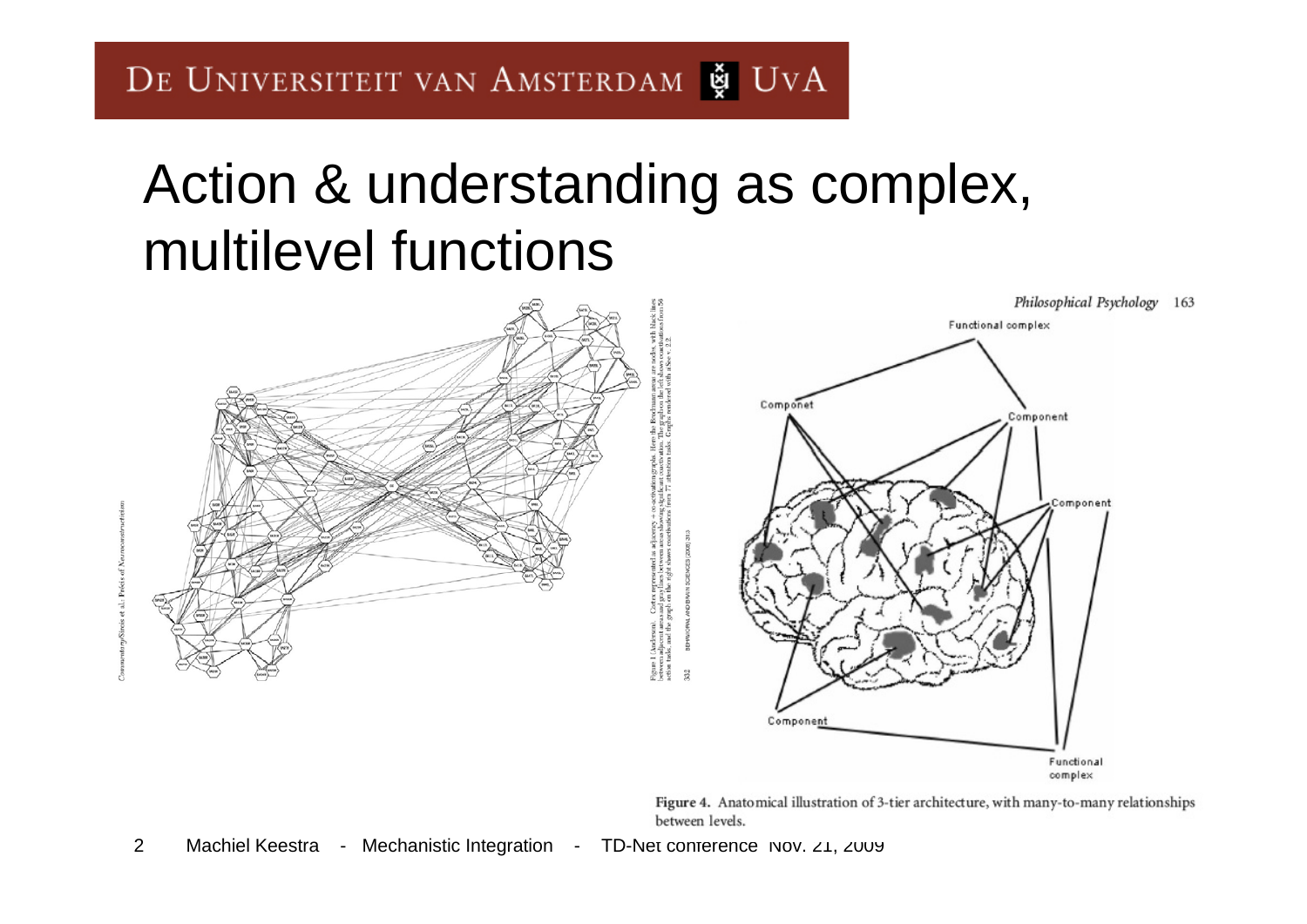#### Theoretical pluralism in multi-level systems

- $\blacksquare$  Relative significance of theories (restricted domain)
- Multi-level systems: various constraints on normal functioning stem from distinct levels
- Relative causal autonomy at each level
- Different kinds of interactions between levels
- $\blacksquare$ Intervention techniques differ per level
- We need to go 'beyond the skull' and integrate hermeneutics in the mechanism

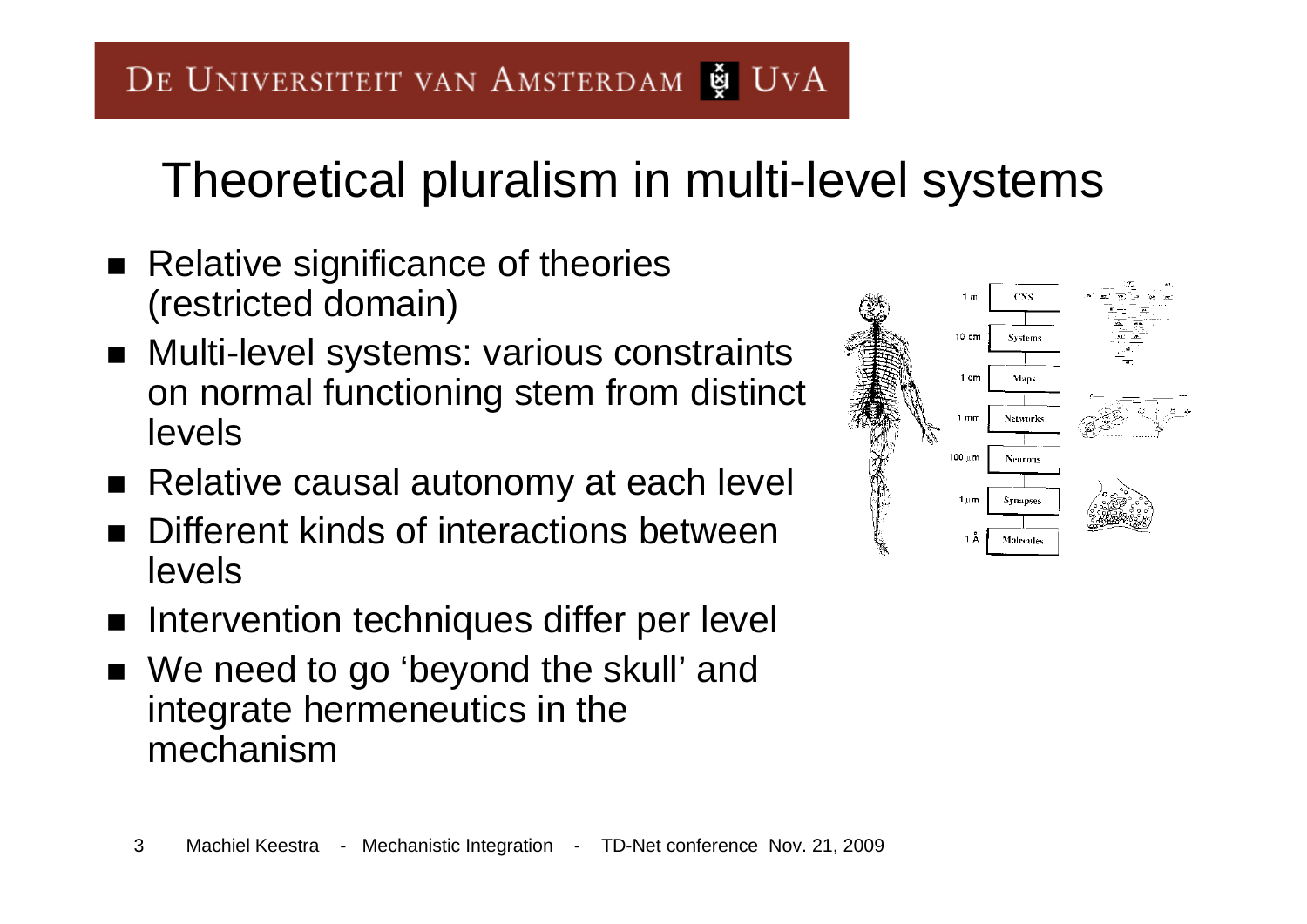# Mechanistic explanation of complex phenomena.

- 1. Decompose a phenomenon
- 2. Try to identify & localize components & possibly sub-(sub-)components
- 3. Integrate these into a multi-level mechanism
- 4. Differentiate intra-level & inter-level relations/activities
- 5. Study role-functions & constitutive relations
- 6. Re-compose the mechanism in light of new results

(Bechtel, 2006; Craver, 2007; e.a.)

 $b)$ Contextual xplanandum Eve 's d-ing

Figure 3. Constitutive, etiological, and contextual explanations. Figure 3(a) is modeled upon Salmon (1984, 275) and exhibits the etiological and constitutive aspects mechanistic explanation. Figure 3(b) superimposes the contextual aspect onto Salmon's diagram.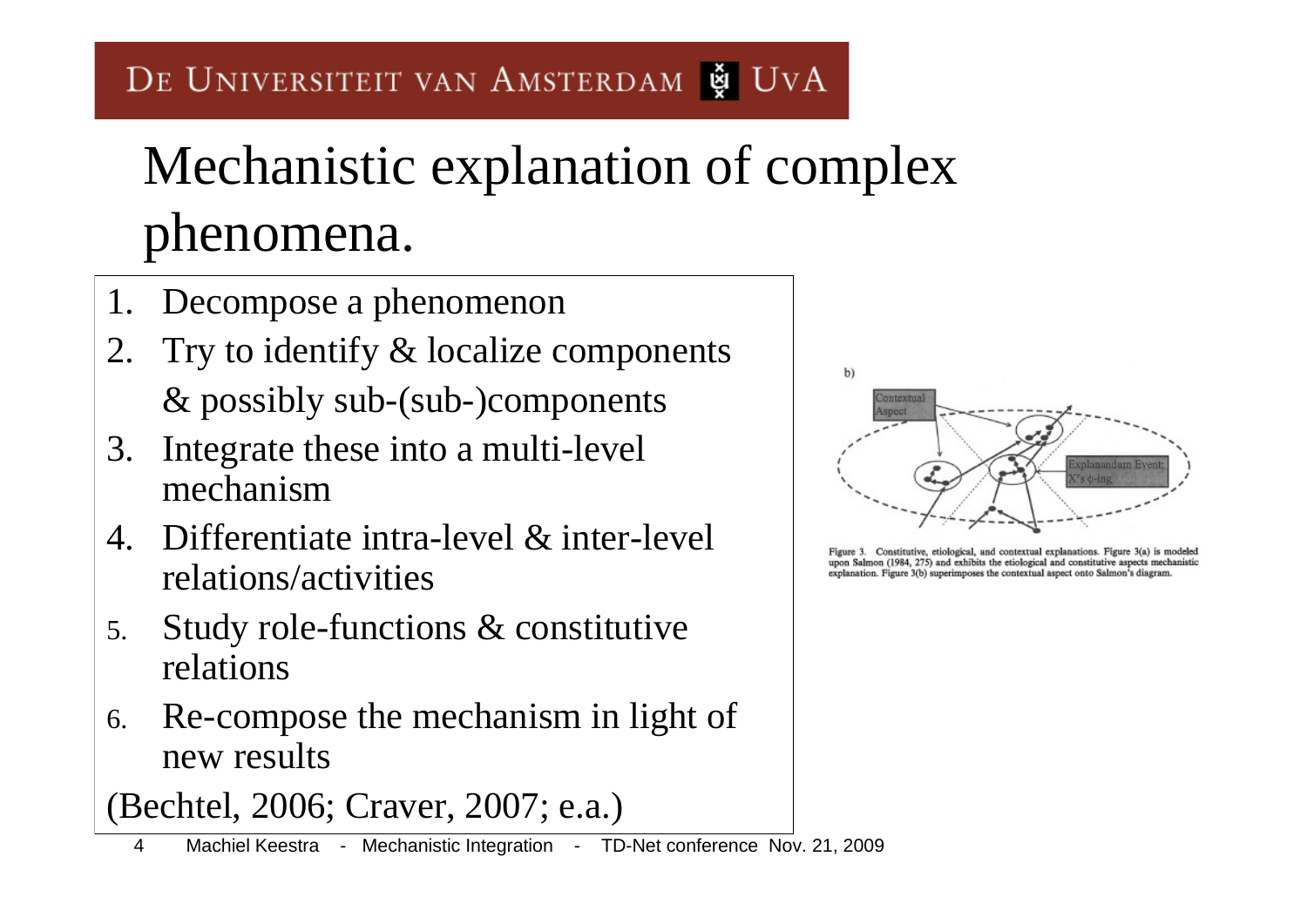### Generative entrenchment: 'how the contingent becomes necessary'.

- Complex dynamic systems integrate new features in a pseudo-innate functional form
- Depending on those features, new functions are built
- Those functions evoke new interactions, etc.
- Example: feathers for flying
- Nota Bene: information can also become integrated!

(Herbert Simon 1969; William Wimsatt 1986)



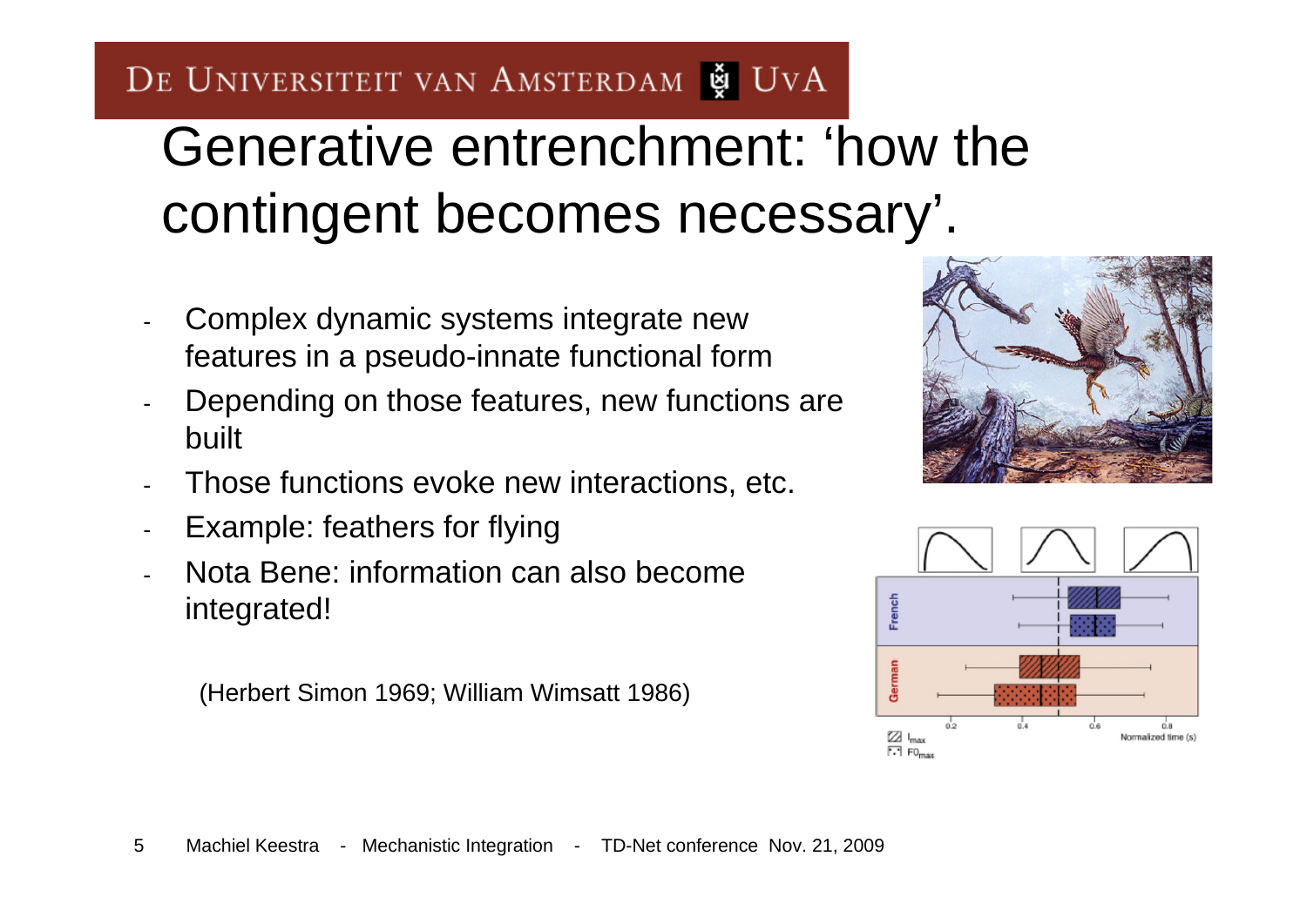#### Mental functions as multi-level systems

- $\blacksquare$ Bio-molecular and neural levels are constitutive
- $\blacksquare$ Contingent -environmental- information gets incorporated
- $\blacksquare$ Such incorporation affects the constitution as a whole
- $\blacksquare$ Ergo: mutual constraints between levels!

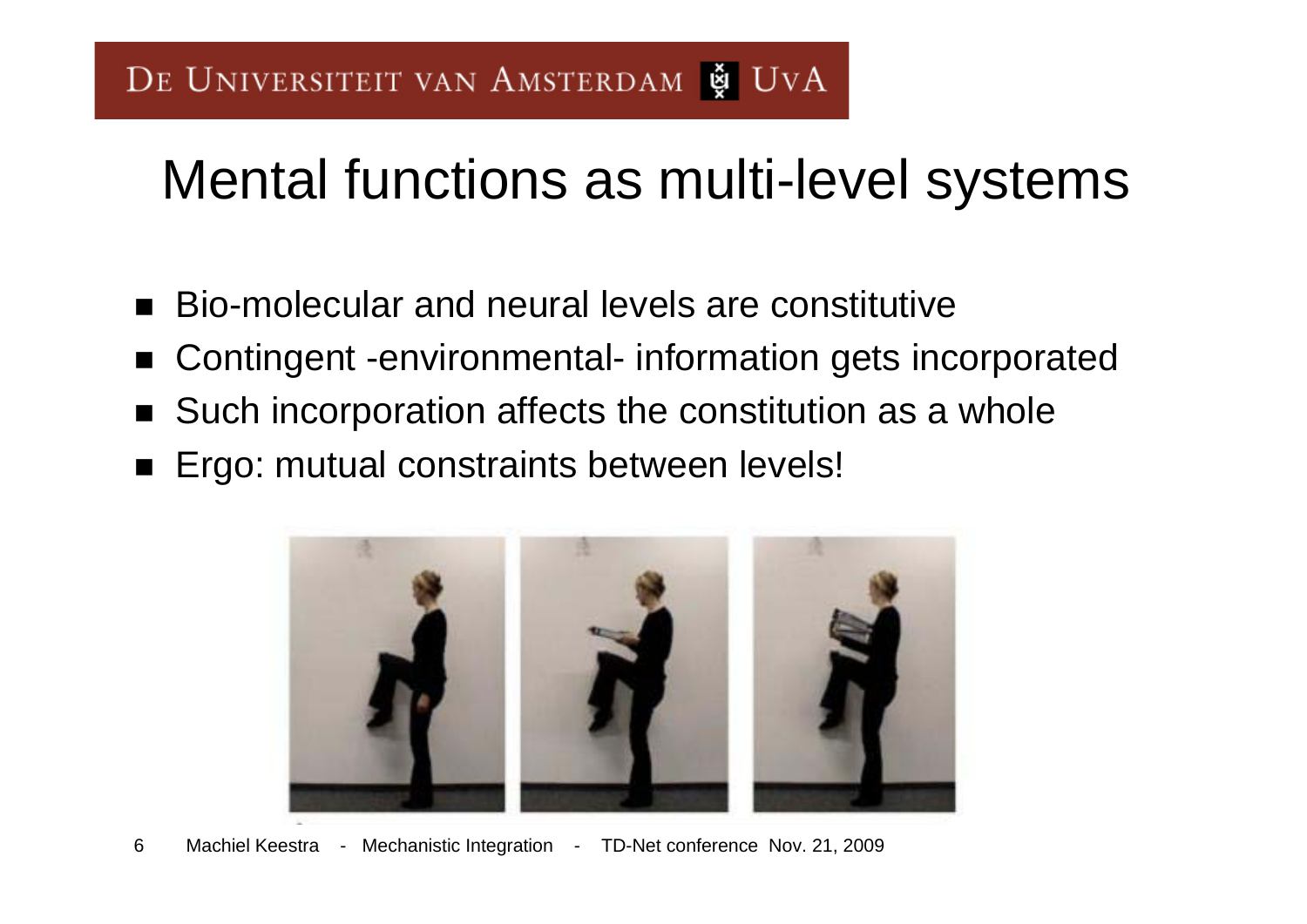#### Human action understanding as a complex mechanism?

Two rivalling perspectives:

- $\blacksquare$  Meaning of action requires involvement of socio-cultural and historical contexts
- Action is determined by neural and biological factors and requires bottom-up explanation

(compare simulation theory & theory theory)



Fig. 8. Example of a frontward loose left hand cotimed with the word *antiguo* ("old").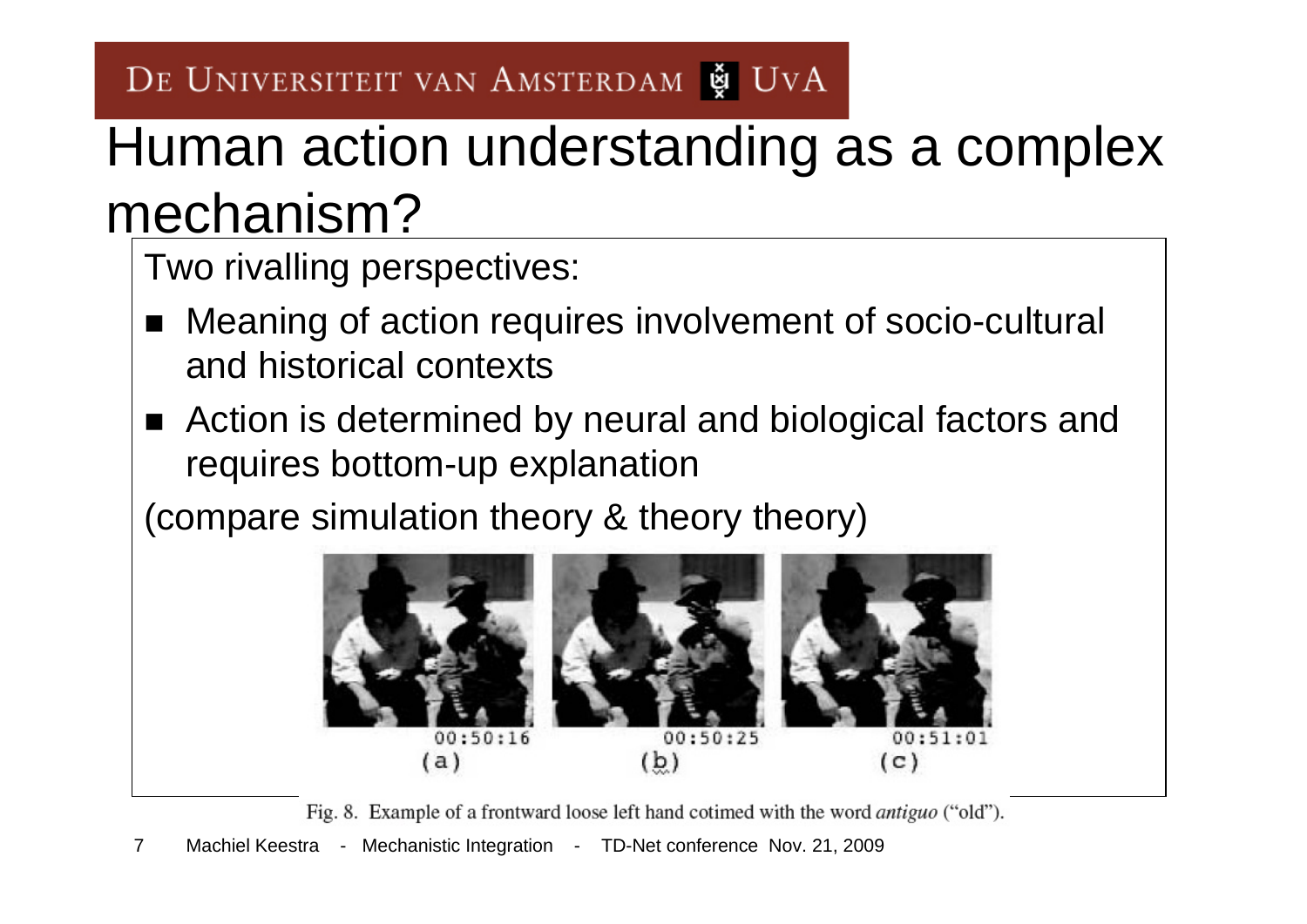#### 'Shared representations', mirror neurons: a neural basis of action understanding?

Agent A Who? Estimation of social consequences Representation of observed action Representation Beliefs an desires of self-Social of agent A generated signals from action Agent B Execution of action Execution of action ۸ Social signals from Representation **Beliefs** and desires Agent A of selfof Agent B generated action Representation of observed action Estimation of social consequences Who? **Agent B** 

M. Jeannerod/Behavioural Brain Research 142 (2003) 1-15

13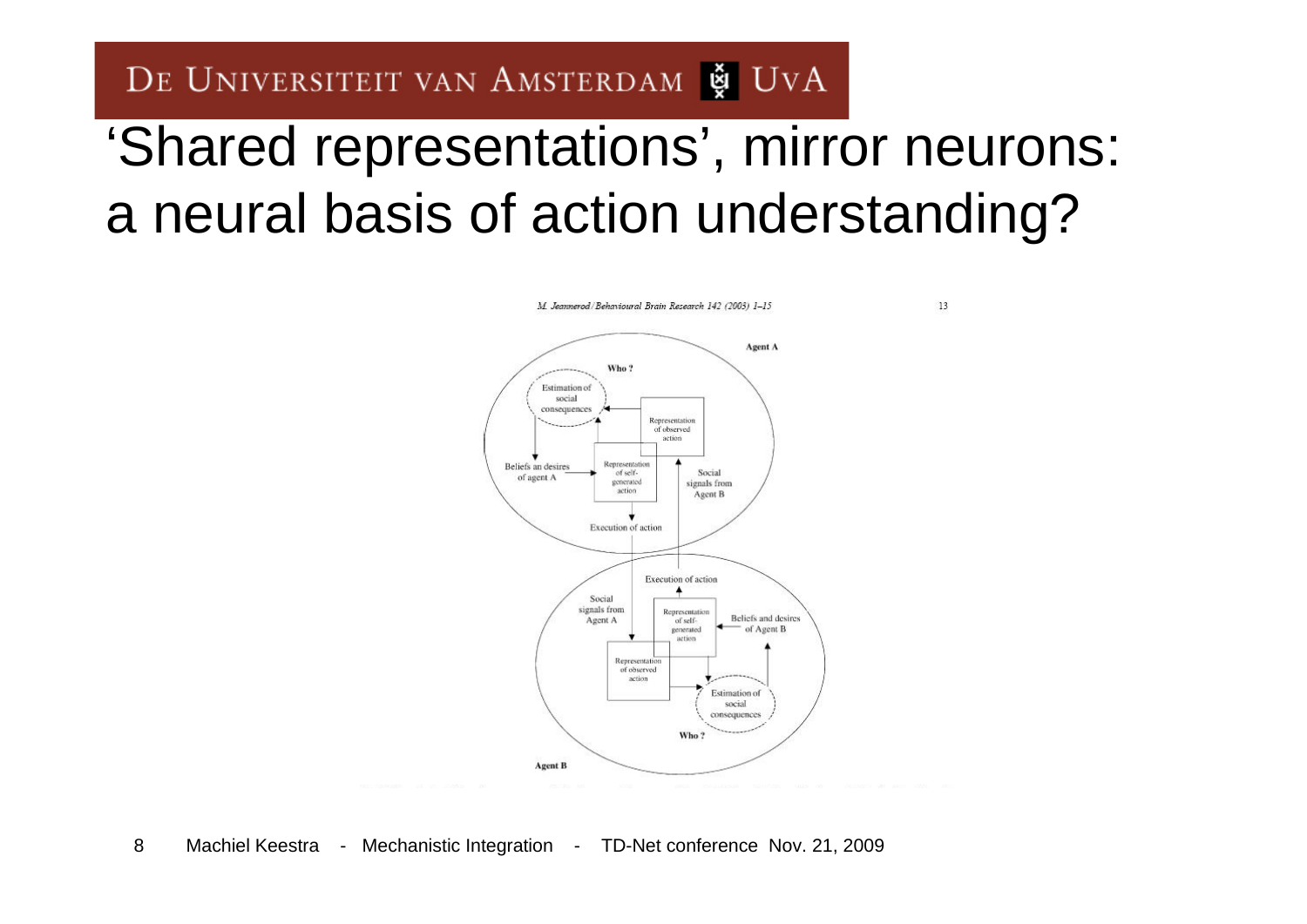## Hermeneutics and the understanding of action

- $\blacksquare$ Gadamer on 'fusion of horizons' & dialogue
- $\blacksquare$  Ricoeur on 'mimesis':
	- $\blacksquare$ actions are **configurations**
	- $\blacksquare$ understanding is a dynamical and reciprocal **process**
	- $\blacksquare$ three **phases** can be distinguished:
	- $\blacksquare$ 1) prior to understanding: prefiguration
	- 2) the presented content : configuration
	- П 3) recursivity: transfiguration (cf. hermeneutic circle; Applikation)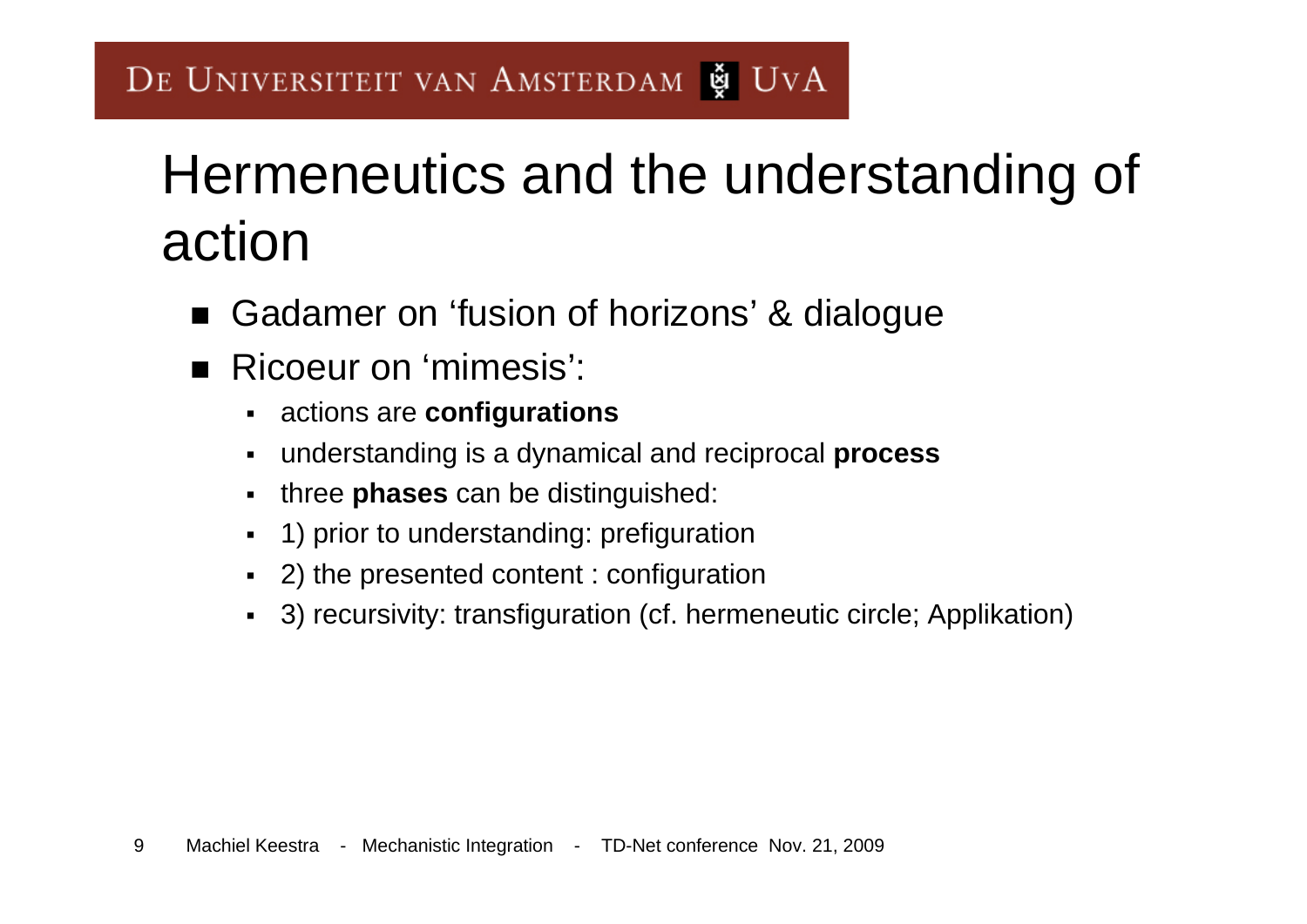### Hermeneutical element in neural correlates of action understanding?

- Consider configuration issues in neural action coding or representation
- Consider processual aspect
- Consider reciprocity: action determination as itself involved in the hermeneutic process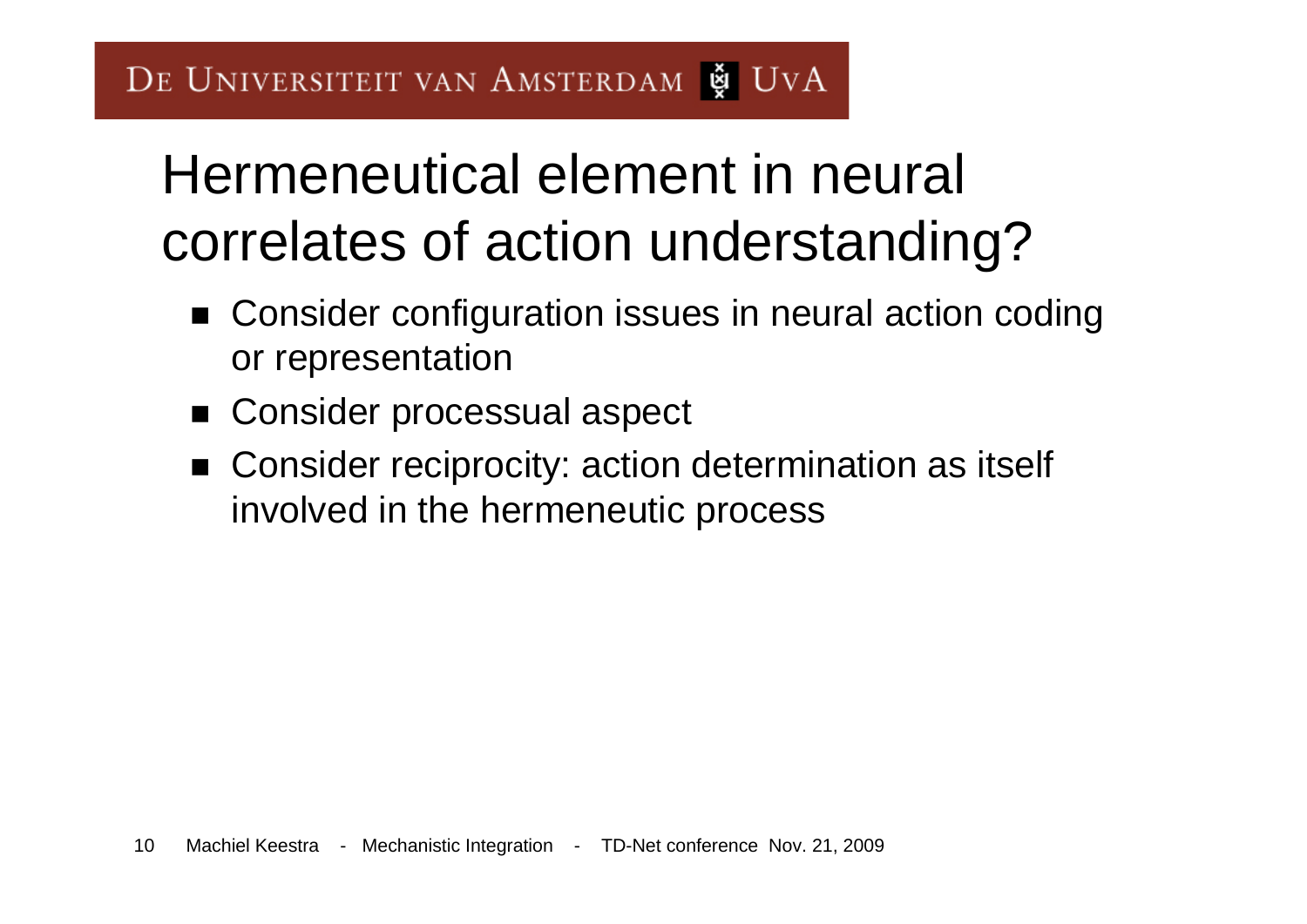#### Neuroscientific evidence on hierarchical coding of action

Behaviour parsing R. W. Byrne 533

Hierarchical coding enhances

- flexibility
- robustness
- adaptivity
- speed
- recognition
- **learning**

#### (cf. generative entrenchment!)



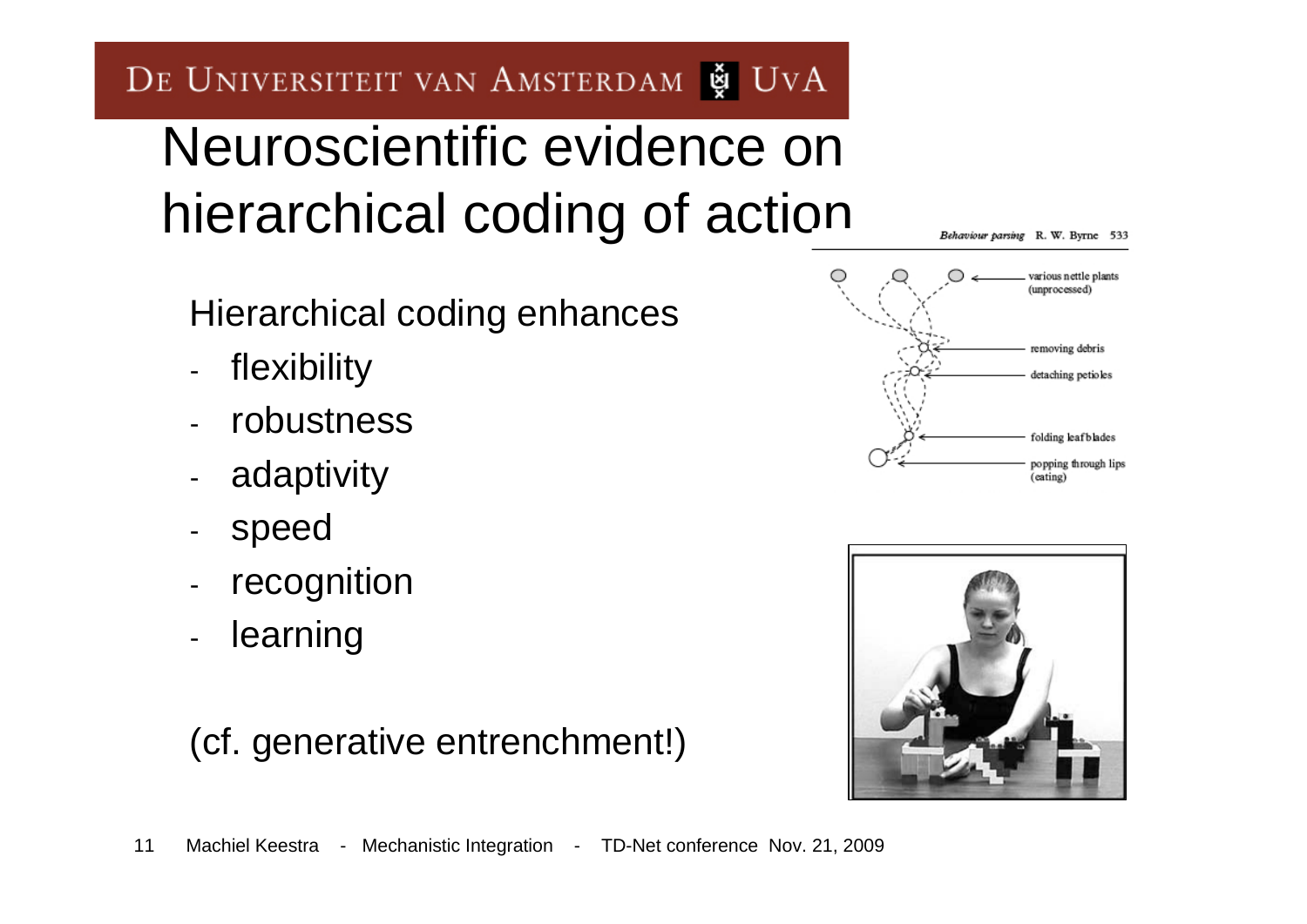#### Cultural and experiential information in action production & understanding





igure 2. Effects of motor expertise on brain responses to action observation defined as the group by condition interaction. Projections of the activation foci on the surface of tandard brain (Montreal Neurological Institute, MNI). Note that this projection renders onto the surface activity which may in fact be located in the sulci. Activations significant at  $<$  0.001 uncorrected are shown in red. For display purposes, an extent threshold of 10 voxels has been used. Arrows indicate predicted areas with activations significant at  $P$  < .05 after small volume correction using a 10 mm sphere. These are in the left hemisphere system (A), in (1) ventral premotor, (2) dorsal premotor, (3) IPS and (4) pSTS. In the right emisphere (B) we show activations in (1) SPL and (2) IPS.

Figure 1. Stimuli: Colour videos of standard classical ballet and capoeira movements were performed by professional dancers. Twelve different moves of each style (a, ballet; b, capoeira) were matched by a professional choreographer for kinematic features (for examples see videos in the supplementary information online).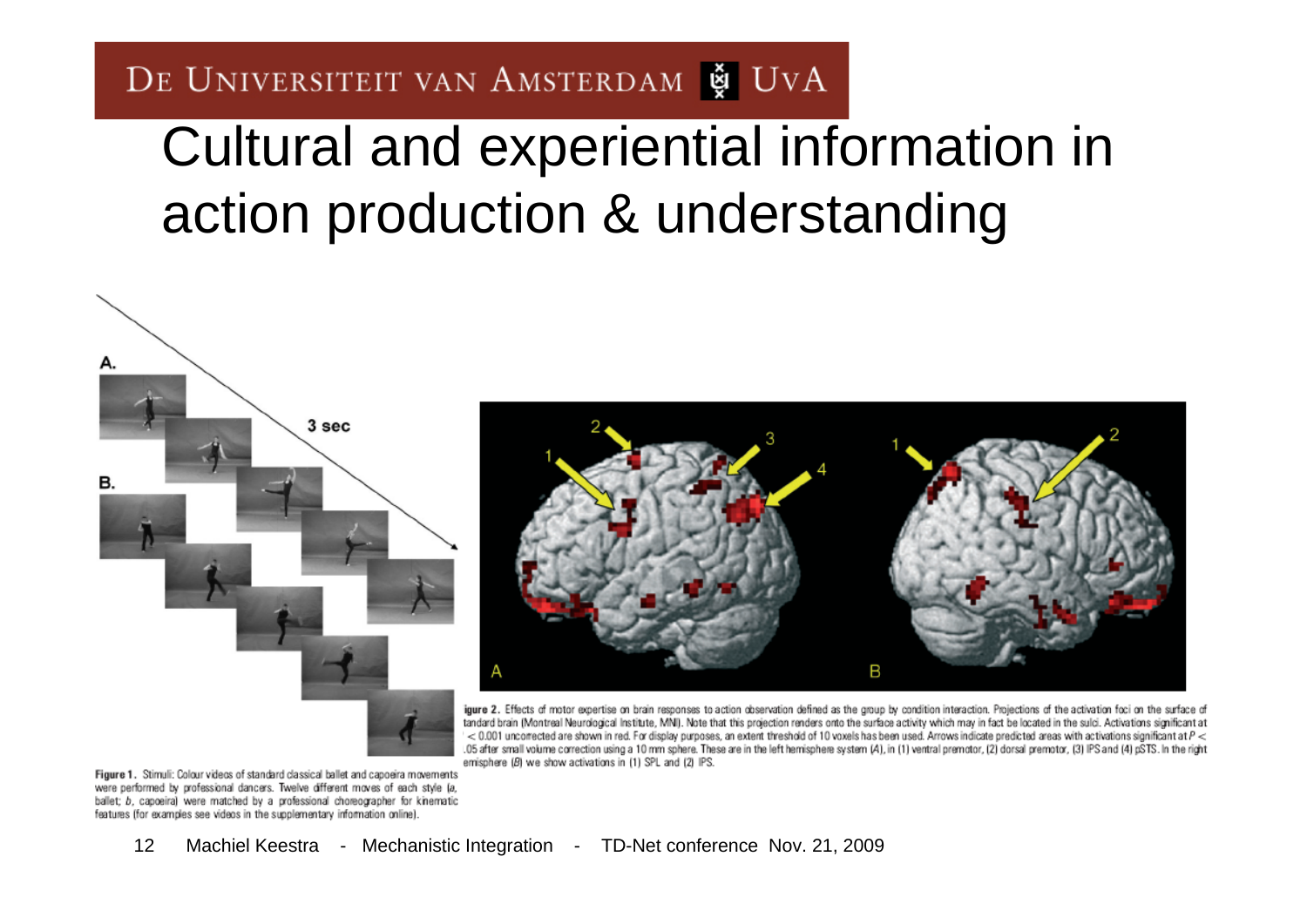#### Language as an additional coding system

Language is flexible and systematic at once:

- **n** categorization
- $\blacksquare$ hierarchy
- $\blacksquare$  syntax
- semantic nets
- Cf. Barsalou's symbol systems (1999; 2008)

(Not just modal/perceptual, but also amodal symbol system)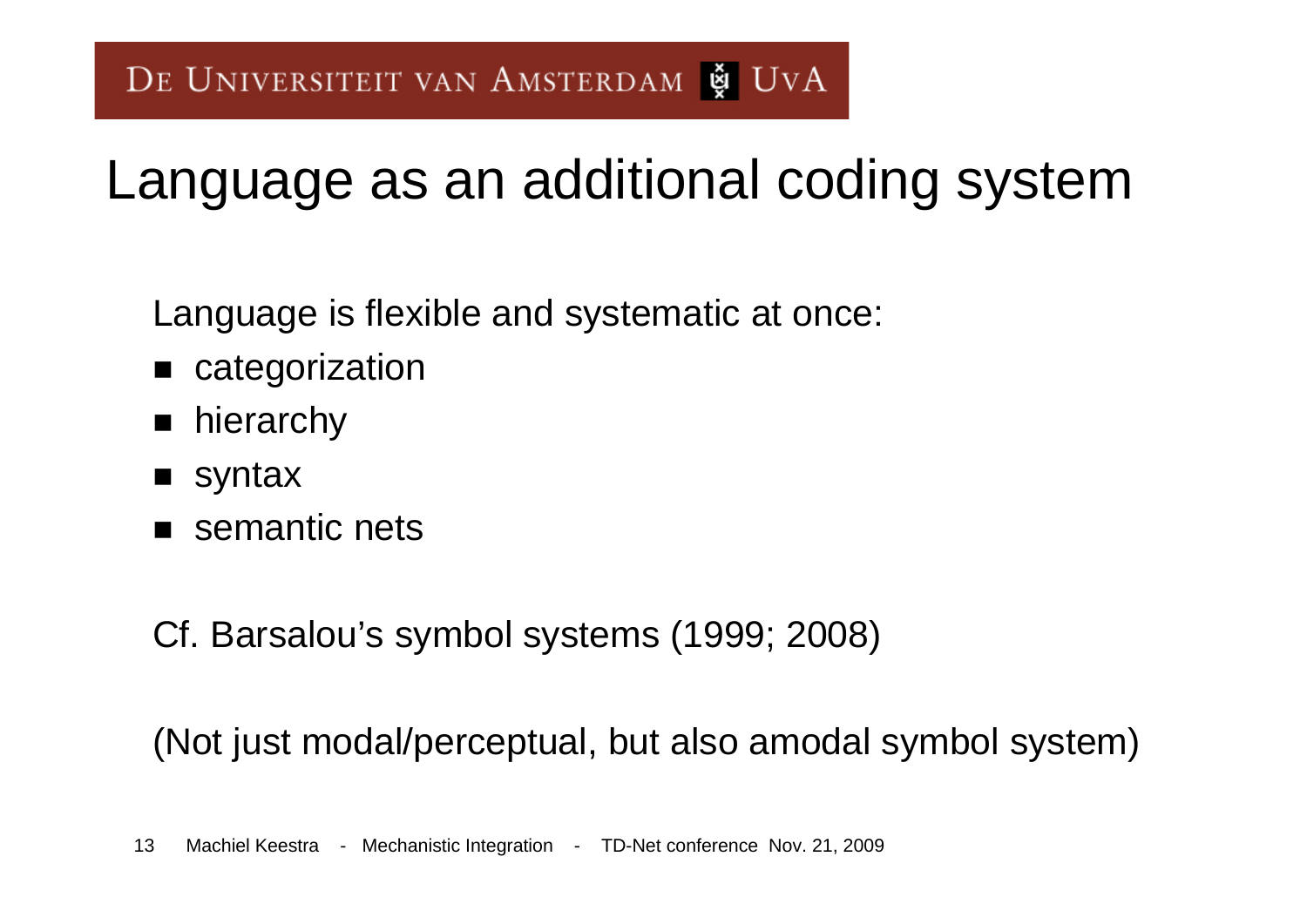#### 'Sculpting the response space'

- Experience & language determines coding
- $\blacksquare$ Hierarchical coding
- $\blacksquare$ Language as a 'simulator' (Barsalou, 1999)
- $\blacksquare$ Sculpting as an interactive, intersubjective process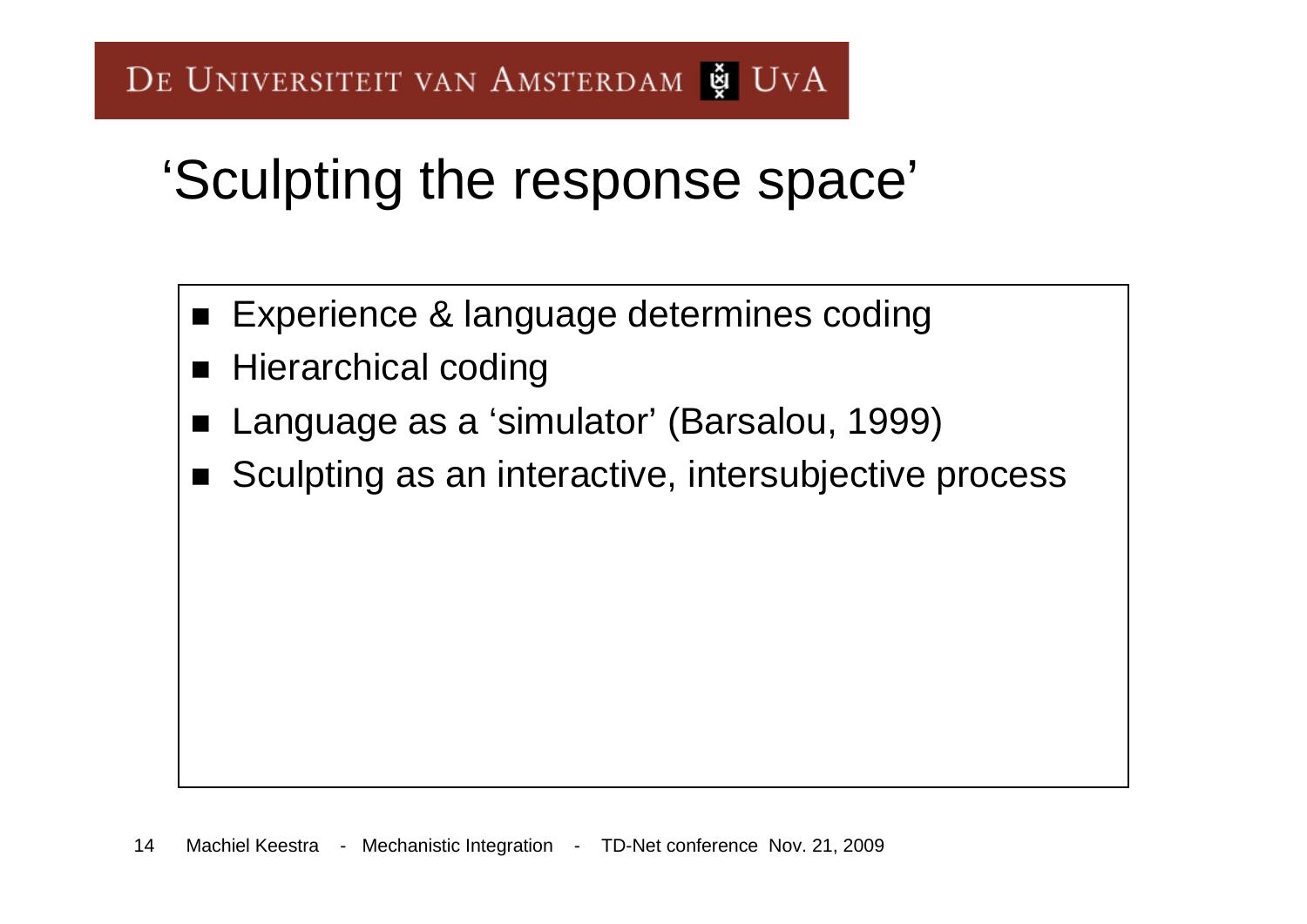### Dynamical aspect of action understanding

Neuroscientific correlates of the hermeneutical aspect of dynamics and reciprocity? Low-level adjustments of movement Context sensitivity of action selection 'Action repair' during interaction Action selection determined by intersubjectivity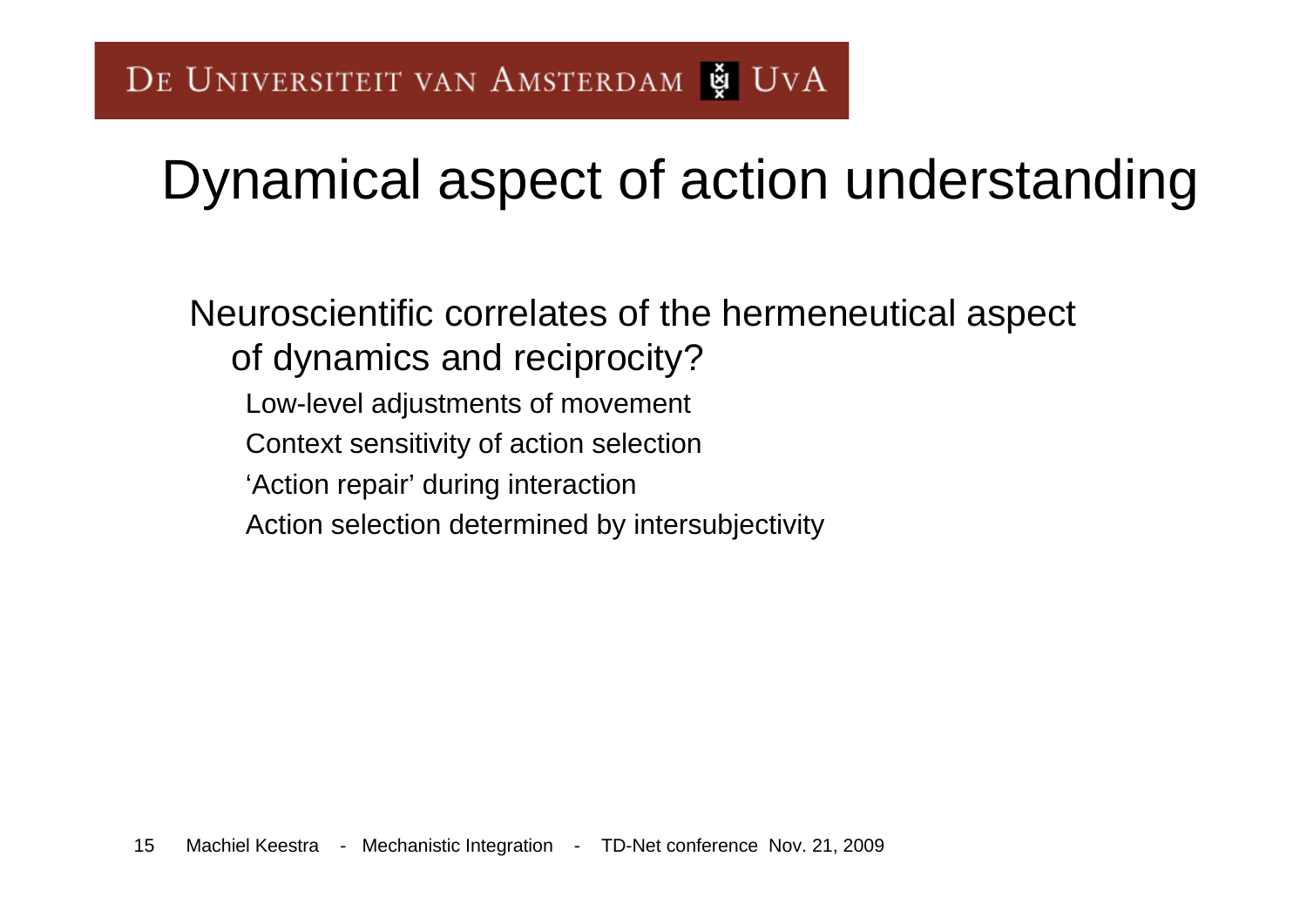### Neural constraints on hermeneutics?

- Consequences of neural coding of action:
	- $\blacksquare$ (in)compatibility aspects of 'event codes'
	- specific aspects of neural hierarchy of action coding
- Experiential bias on action understanding
	- П mirror neurons and their role as biases
- Generally: embodiment of action understanding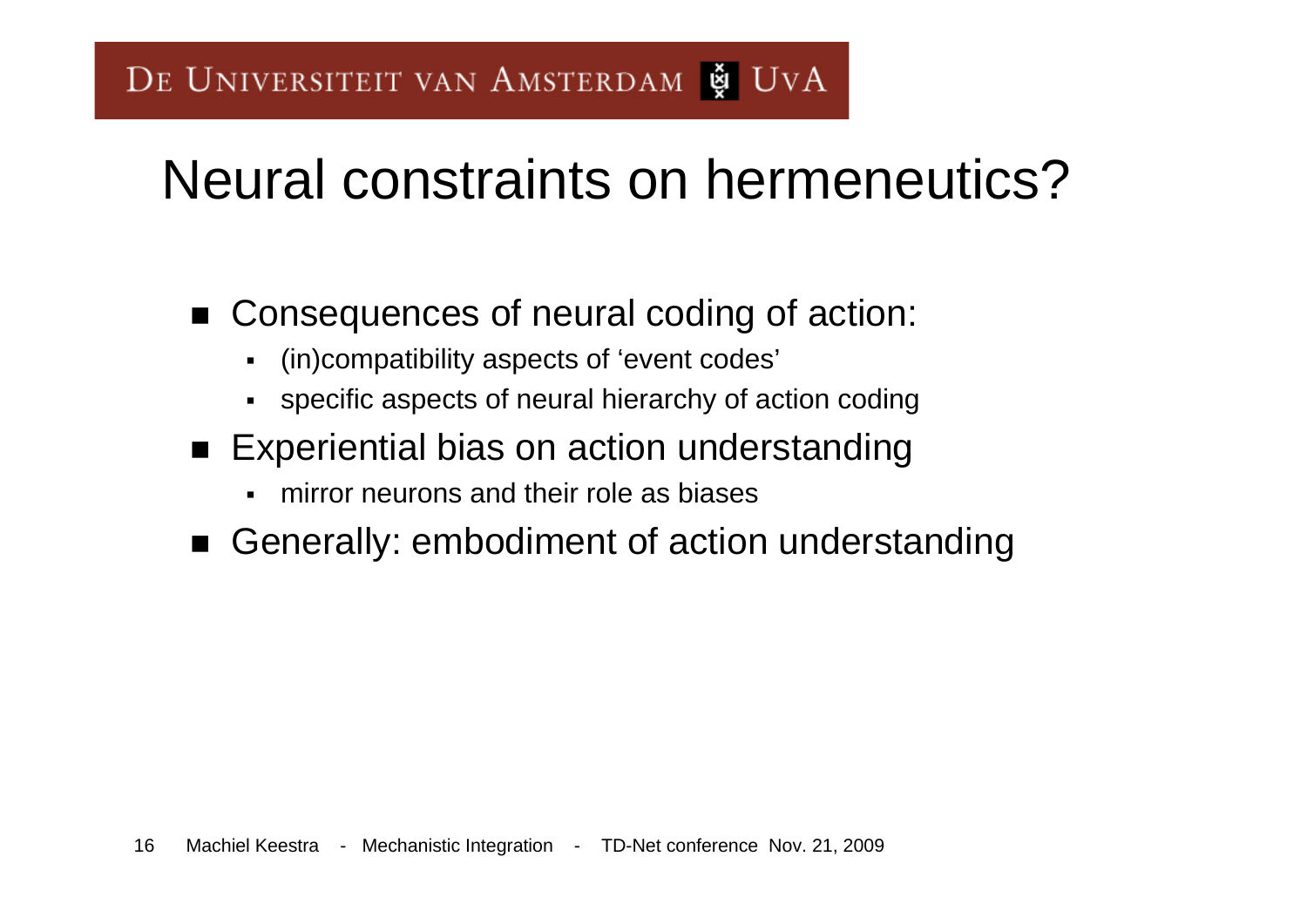### Desiderandum: mutually constraining mechanisms and meanings

- **E** Hermeneutic constraints
- Contextual constraints
- $\blacksquare$ Biological/physical constraints
- **Neural constraints**
- **n** and their interactions